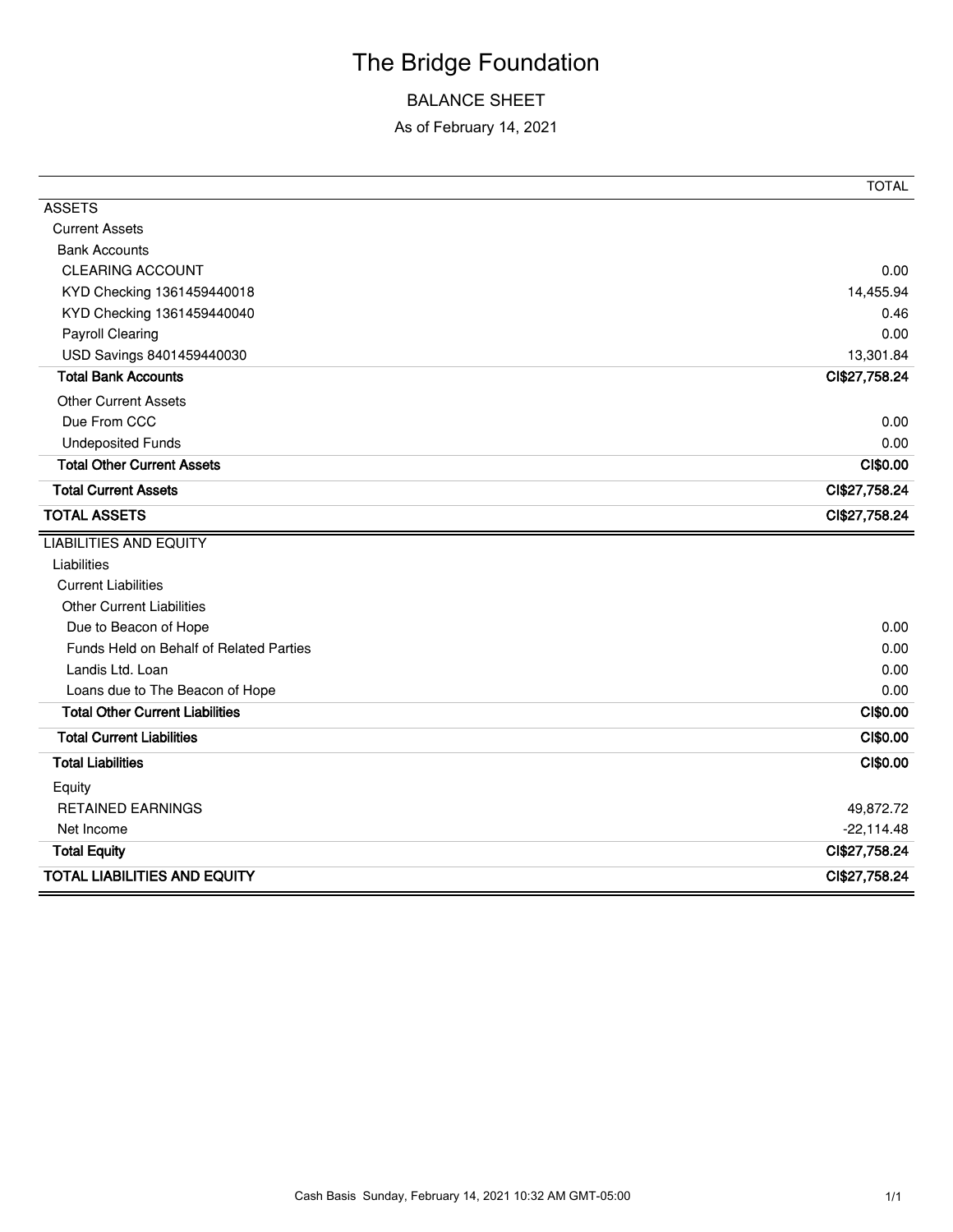#### PROFIT AND LOSS

January - December 2020

|                                       | <b>TOTAL</b>   |
|---------------------------------------|----------------|
| Income                                |                |
| <b>DONATIONS</b>                      | 132,044.54     |
| <b>DONATIONS IN-KIND</b>              | 2,500.00       |
| <b>GOVERNMENT GRANTS</b>              | 137,500.00     |
| SALE OF FOOD CARDS                    | 1,875.00       |
| <b>Total Income</b>                   | CI\$273,919.54 |
| <b>GROSS PROFIT</b>                   | CI\$273,919.54 |
| Expenses                              |                |
| ADMINISTRATIVE EXPENSES               | 59.00          |
| <b>INTERNET SERVER</b>                | 90.00          |
| <b>OFFICE &amp; PRINTING SUPPLIES</b> | 844.16         |
| <b>OFFICE EQUIPMENT</b>               | 626.11         |
| <b>Total ADMINISTRATIVE EXPENSES</b>  | 1,619.27       |
| <b>ANCHOR HOUSE</b>                   |                |
| <b>RESIDENT ASSISTED FUND</b>         | 225.00         |
| <b>Total ANCHOR HOUSE</b>             | 225.00         |
| <b>ANNUAL RENT</b>                    |                |
| HALFWAY HOUSE (10 MEN)                | 36,100.00      |
| <b>Total ANNUAL RENT</b>              | 36,100.00      |
| <b>BANK CHARGES</b>                   |                |
| <b>GENERAL BANK CHARGES AND FEES</b>  | 931.09         |
| <b>Merchant Services</b>              |                |
| <b>Credit Card Fees</b>               | 116.96         |
| Monthly Fee                           | 492.00         |
| <b>Total Merchant Services</b>        | 608.96         |
| <b>Total BANK CHARGES</b>             | 1,540.05       |
| <b>CAPITAL PROJECTS</b>               |                |
| <b>CLUB HOUSE RENOVATIONS</b>         | 26,348.93      |
| RESIDENCE MANAGER APT REPAIRS         | 3,783.96       |
| <b>Total CAPITAL PROJECTS</b>         | 30,132.89      |
| Car & Truck                           | 437.00         |
| <b>DRUG TESTING</b>                   | 688.65         |
| <b>FOOD CARD PROGRAM</b>              |                |
| <b>MHWH</b>                           | 4,800.00       |
| <b>Total FOOD CARD PROGRAM</b>        | 4,800.00       |
| <b>INSURANCE</b>                      |                |
| <b>HEALTH INSURANCE</b>               | 4,771.60       |
| PUBLIC LIABILITY                      | 2,742.54       |
| <b>Total INSURANCE</b>                | 7,514.14       |
|                                       |                |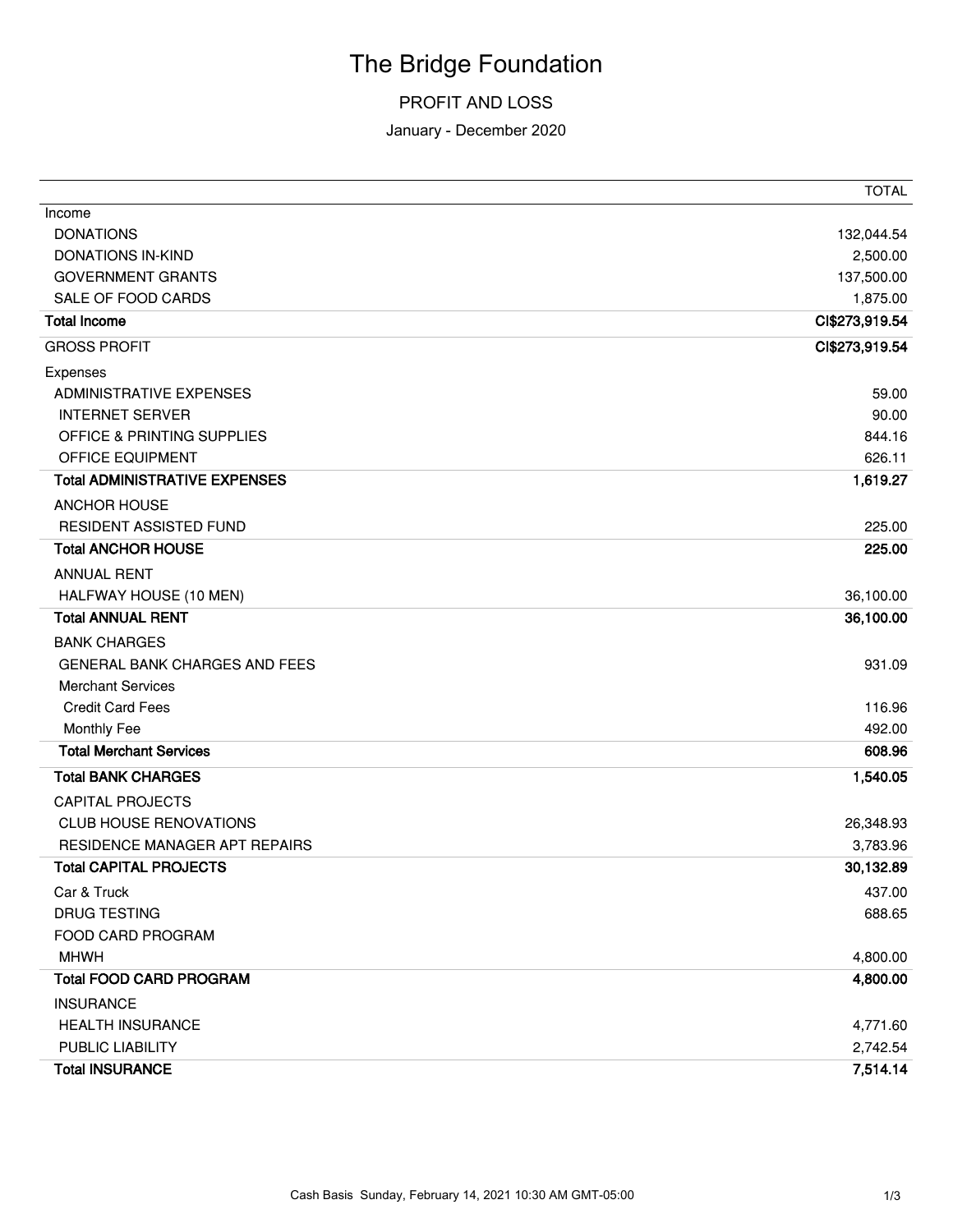#### PROFIT AND LOSS

January - December 2020

| <b>Total Other Income</b>                          | CI\$-195.75    |
|----------------------------------------------------|----------------|
| <b>Total MARKED FUNDS</b>                          | $-200.00$      |
| SUE FUND-women                                     | $-200.00$      |
| <b>MARKED FUNDS</b>                                |                |
| <b>Interest Earned</b>                             | 4.25           |
| Other Income                                       |                |
| NET OPERATING INCOME                               | CI\$15,674.37  |
| <b>Total Expenses</b>                              | CI\$258,245.17 |
| Vehicle Allowance                                  | 215.00         |
| <b>Total UTILITIES</b>                             | 8,800.37       |
| <b>WATER CLUBHOUSE</b>                             | 427.57         |
| WATER ANCHOR HOUSE (10 MEN)                        | 2,077.05       |
| ELECTRIC CLUBHOUSE                                 | 563.53         |
| ELECTRIC BEACON HOUSE                              | 75.83          |
| ELECTRIC ANCHOR HOUSE (10 MEN)                     | 5,656.39       |
| <b>UTILITIES</b>                                   |                |
| REPAIRS AND MAINTENANCE                            | 3,571.25       |
| Post Office                                        | 75.00          |
| <b>Total PERSONNEL</b>                             | 139,187.77     |
| <b>RESIDENT MGR MENS</b>                           | 20,866.50      |
| <b>OPERATIONS MANAGER</b>                          | 50,058.27      |
| <b>DIRECTOR</b>                                    | 18,200.00      |
| <b>CASUAL LABOR</b>                                | 3,113.00       |
| <b>ADMIN ASSISTANT</b>                             | 46,950.00      |
| <b>PERSONNEL</b>                                   |                |
| OFFICE SUPPLIES AND SOFTWARE                       | 1,186.56       |
| <b>Total MISCELLANEOUS EXPENSES</b>                | 6,435.54       |
| PET CARE PRODUCTS                                  | 199.50         |
| <b>HOUSEHOLD ITEMS</b>                             | 1,002.76       |
| GAS                                                | 5,133.28       |
| CAMPUS MAINTENANCE (PAINT, PRESSURE CLEANER, ETC.) | 100.00         |
| MISCELLANEOUS EXPENSES                             |                |
| <b>Meals &amp; Entertainment</b>                   | 211.67         |
| <b>Total MARKETING</b>                             | 6,658.48       |
| ADVERTISING (T-SHIRTS, BANNERS, ETC)               | 405.50         |
| <b>MARKETING</b>                                   | 6,252.98       |
| LEGAL AND PROFESSIONAL FEES                        | 8,846.53       |
|                                                    | TOTAL          |